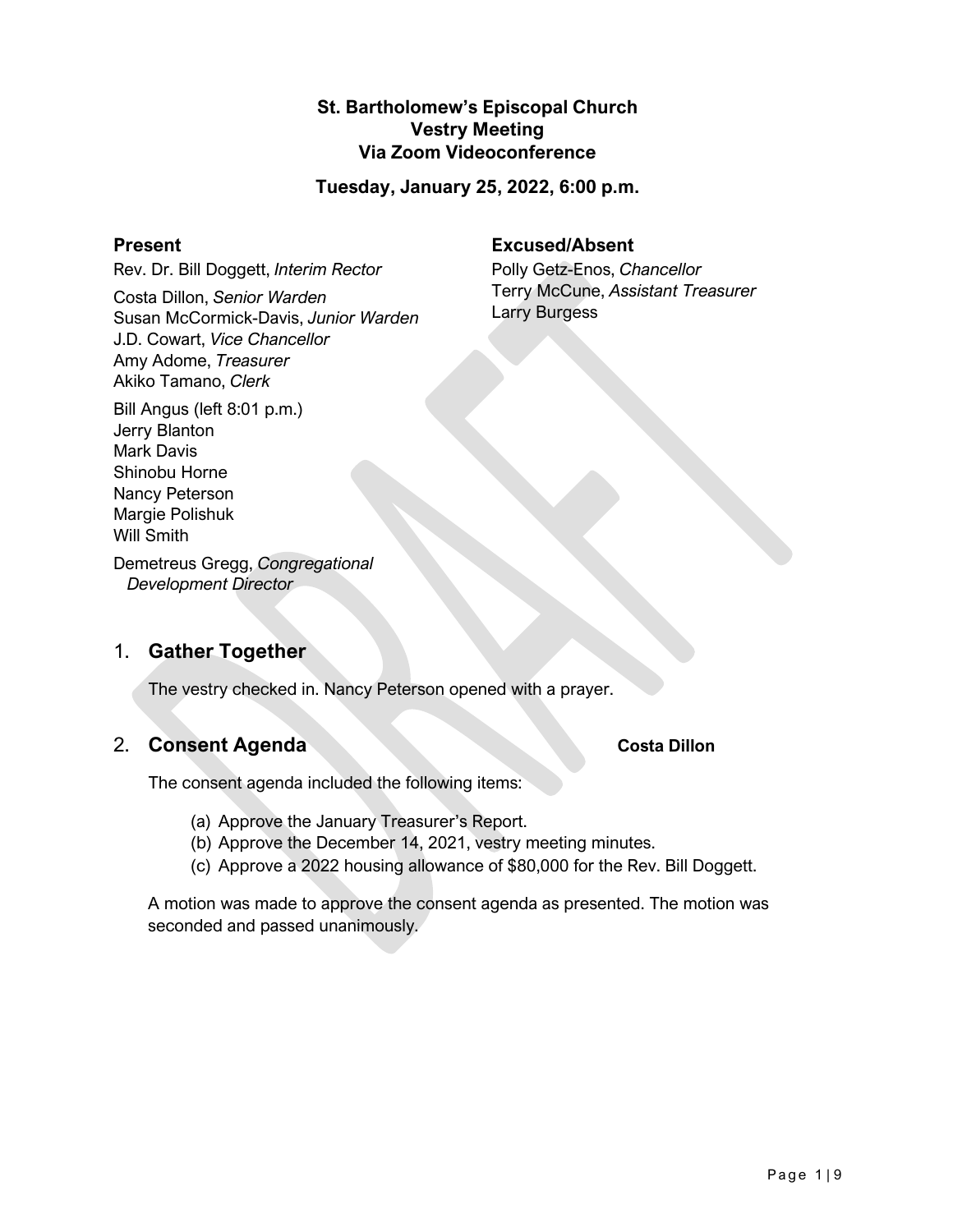# 3. **Financial Items**

# 3.1 **2022 Operating Budget Amy Adome**

Amy Adome reviewed the proposed 2022 budget (see document uploaded to Boardable) with the vestry. Key points are summarized below.

- Pledge income for 2022 is lower than anticipated and has been budgeted at \$700,000.
- Other support/contributions for 2022 are budgeted at \$332,586, compared with \$200,259 received in 2021. The increase is due to a large contribution to the General Fund from one family.
- Facility use income is budgeted at \$52,873.02; however, as the preschool is now unable to open next week, this figure may not be achievable.
- Total income is budgeted at \$1,1124,023.02 (down from \$1,294,815 in 2021).
- Total expenses for 2022 are budgeted at \$1,197,434.76, down from \$1,331,738 actual in 2021, as St. Bart's has tried to reduce as many expenses as possible.
	- The decrease in pastoral and worship expenses is due to Canon Allisyn Thomas's departure (clergy needs will be filled at a lower cost by hiring a part-time curate, as well as a part-time associate priest starting in April) and the end of severance payments to Mark McKone-Sweet. However, expenses will increase in 2023 when a new rector is called.
	- The increase in programs and miscellaneous expenses is due to part of the salary for the Congregational Development Officer being reassigned from Fund 5, Building, to Fund 1, Operating.
	- The increase in music expenses is due to increases in pay for some personnel.
- The 2022 deficit is projected to be \$73,411.74, which is larger than the 2021 deficit of \$36,923.

The vestry discussed the following issues:

- Relying on a few families for large donations is unsustainable over the long term. To avoid the need to dip into reserves, other ways to raise income (e.g., fundraising, increasing membership) need to be identified.
- While the average pledge has remained roughly the same, the net total of pledging units and the median pledge have gone down, resulting in the decreased pledging income. Several families have not yet submitted their pledges; however, it is St. Bart's policy to not book a pledge unless paperwork confirming the pledge has been received.

A motion was made to approve the 2022 operating budget, which declares \$1,124,023.02 total income, as recommended by the finance committee. The motion was seconded and passed unanimously (see section 7.1).

A courtesy motion was made to officially thank and commend the finance committee for all their hard work on the budget. The motion was seconded and passed unanimously (see section 7.2).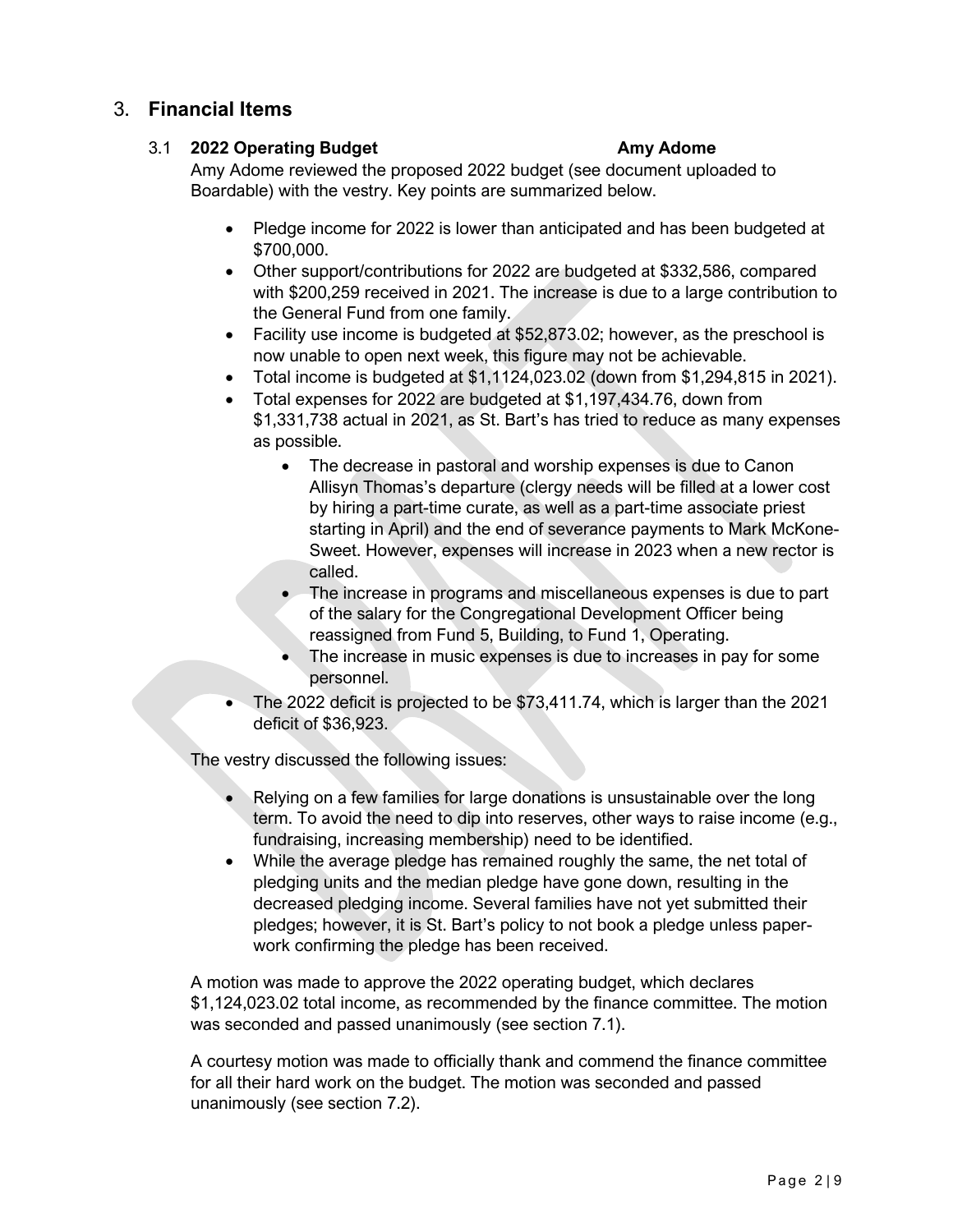# 3.2 **December Financial Reports Amy Adome**

Bill Angus reported that there will be some changes to the numbers in the financial statements due to a pending reclassification of approximately \$200,000 from Fund 5, Building, to Fund 1, Operating. The vestry acknowledged receipt of the December financial reports, with the understanding that there will be a significant restatement of numbers in the financial statements.

#### 3.3 **2021 Audit Engagement Letter Amy Adome**

A motion was made and seconded to approve the 2021 audit engagement letter for a fee of \$9,900.

Amy Adome informed the vestry that the possibility of auditing every other year to decrease expenses was explored; however, a yearly audit review would still be required, and the controller advised that there is not much difference in cost between a full audit and an audit review. Leaf & Cole has been conducting the audits for some time now and has done satisfactory work in the past.

The motion passed unanimously (see section 7.3).

### 3.4 **Fund Transfers Amy Adome**

A motion was made and seconded to approve the following fund transfers:

- (a) Vestry Controlled Memorial Fund (Fund 4) to Vestry Designated Reserves (Fund 1)
- (b) Music Concert Series Fund (Fund 4) to Operating Fund (Fund 1)

The rationale for these transfers is as follows:

- The Vestry Controlled Memorial Fund (Fund 4) was set up to receive donations in memory of people who have passed away; these donations are not designated for a specific purpose. The finance committee recommends that the money be moved into regular Vestry Designated Reserves so the vestry has full purview over how these funds are used.
- The music program is highly successful and can be a fundraising vehicle for St. Bart's. The Music Concert Series Fund is separate from the St. Cecilia's Guild.

The motion passed unanimously (see section 7.4).

#### 3.5 **Revision to Investment Policy Bill Angus**

Bill Angus explained that the St. Bart's investment committee and Wells Fargo investment advisors invest endowment moneys in accordance with the St. Bart's investment policy, which is owned by the vestry. In the past, one of the provisions was loosened to accommodate some GE bonds that the church had historically. The wording of the policy has now been modified to remove this accommodation and state that the bonds shall be investment grade (see document uploaded to Boardable).

A motion was made to approve the investment policy, revision date January 25, 2022. The motion was seconded and passed unanimously (see section 7.5).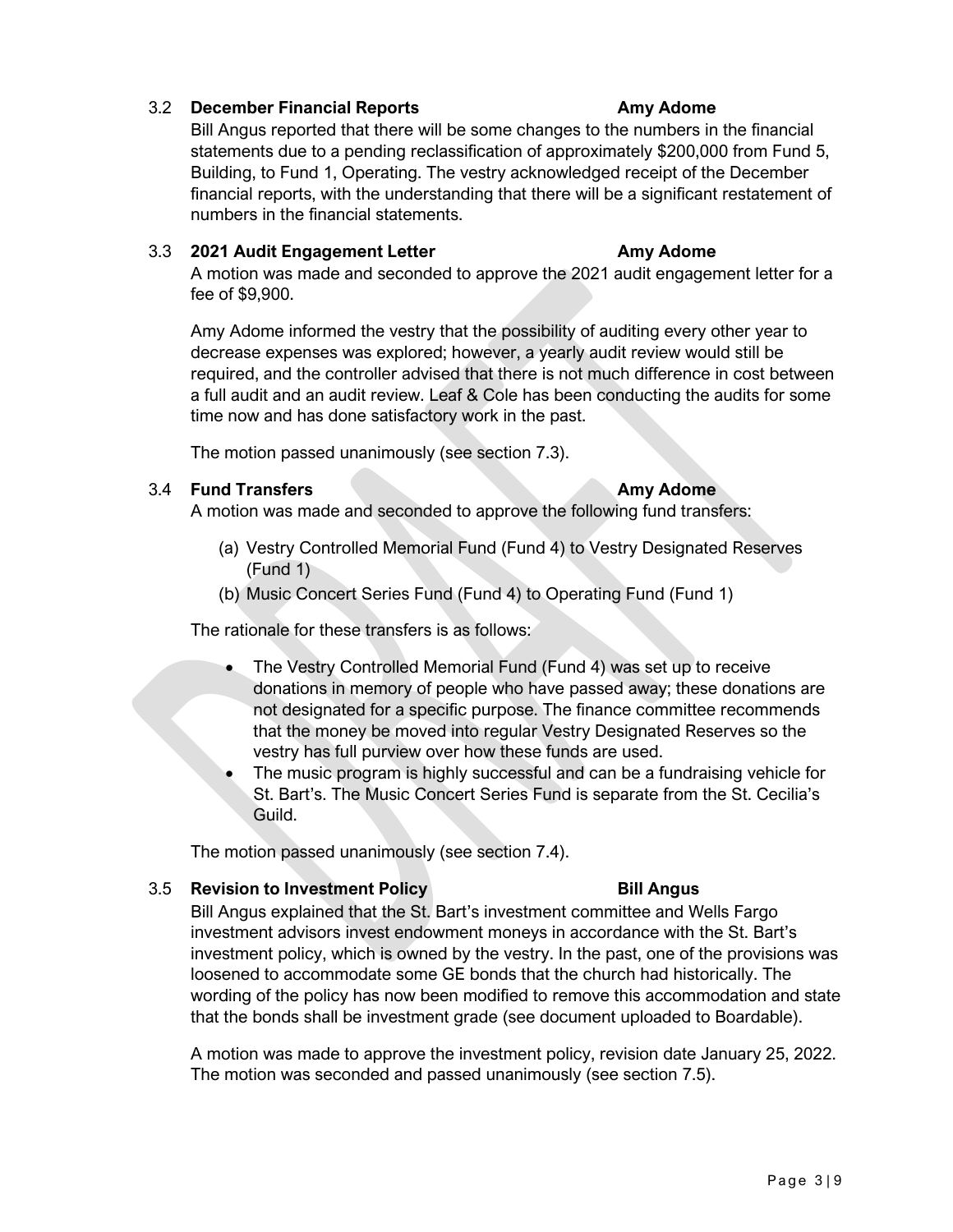# 4. **Rector Items Fr. Bill Doggett**

### 4.1 **Potential New Clergy**

Fr. Bill provided the following update on potential new clergy:

### (a) **Curate**

An offer was made to one of the curate candidates. However, the candidate has been possibly offered a full-time position, and the bishop is considering releasing her. If this happens, the candidate would not be available. The other curate candidate has already accepted another position, and there are currently no other curate candidates in the diocese.

#### (b) **Associate Priest**

The bishop has indicated that there is at least one potential half-time candidate who could start in April. Fr. Bill has also contacted the Diocese of Los Angeles regarding potential candidates.

### (c) **Seminarian**

The seminarian, Pete Martin, is now on board.

# 4.2 **2022 Clerk**

Anne Snyder has agreed to be the vestry clerk for 2022.

### 4.3 **Truck**

Fr. Bill reported that there have been conversations about selling the truck and replacing it with a large van; however, now might not be the best time to purchase a vehicle. The vestry agreed that it would be a good idea to sell the truck now, while prices are high, but hold off on buying a van until inventory has increased.

# 4.4 **Preschool Director**

Fr. Bill advised that he received an email this morning from the Preschool Director, Anne Lewis, stating that she was resigning effective immediately. This means that the preschool is again without a licensed director and cannot open on Monday as scheduled. He indicated that the following has been done or is planned:

- Fr. Bill has tried to identify the enrolled students so the parents could be contacted. However, it is unclear from the files which students were enrolled. He will check with the business office to see if any enrolled students have submitted payments that need to be refunded.
- Terry McCune has contacted all the current preschool teachers. A meeting is scheduled for tomorrow at 9:30 a.m. to apprise them of the situation. The intention is to pay teachers for at least a short period.
- Former Preschool Director Sheila Martin has agreed to help out for a few hours per week to help strategize, along with the teachers, other ways to make use of the preschool space (e.g., Mommy and Me) for the time being. The vestry will be notified once a plan is in place.
- Dan Crane and Terry McCune have contacted one of the other candidates who applied for this position. There is a small possibility that the person might be available starting in the summer or new school year.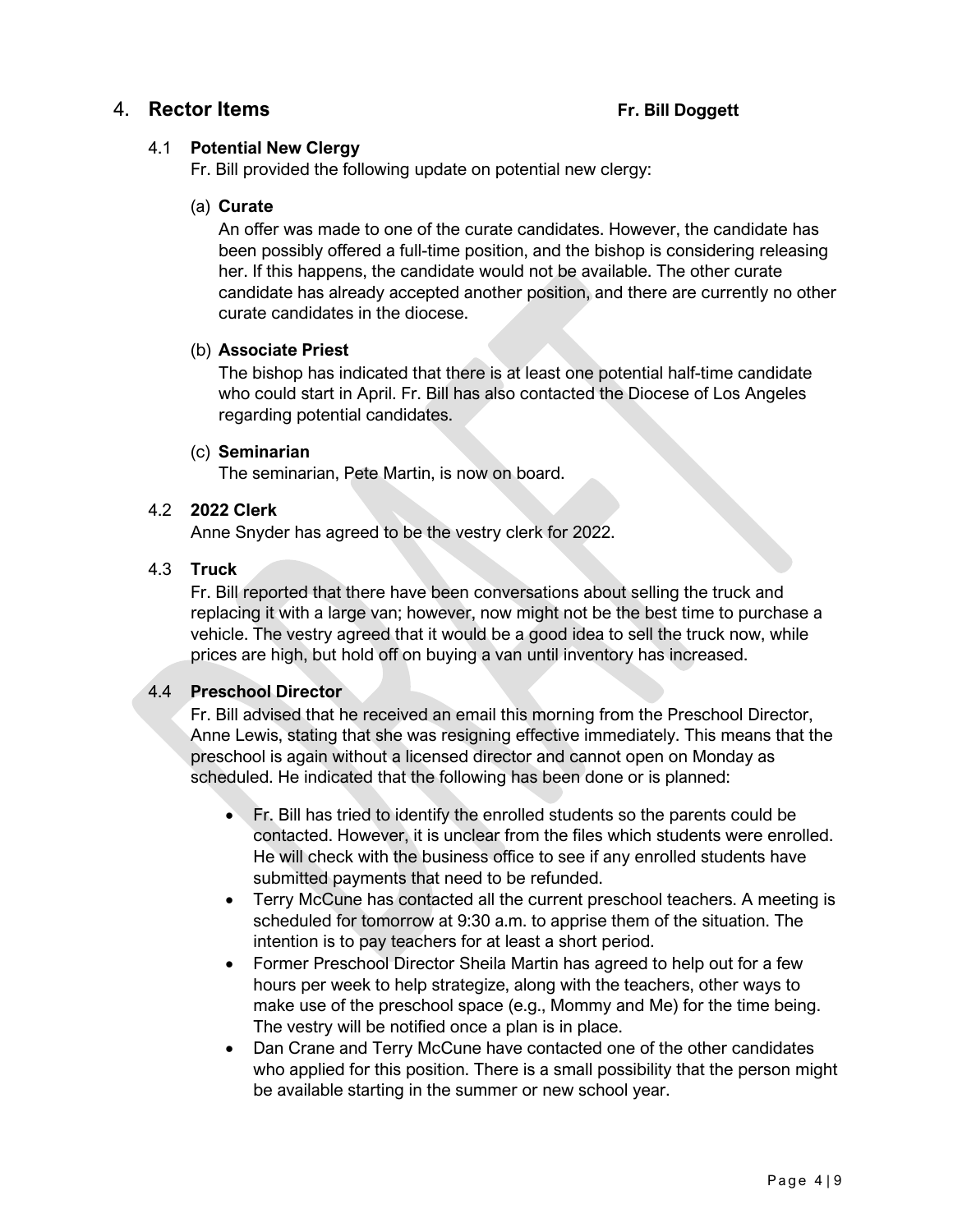The vestry discussed the following:

- Concerns regarding possible misrepresentations made by Anne Lewis regarding licensing and contacts with former students
- Logistics of securing Anne's keys and equipment and disabling her electronic access
- Authorization needed to pay the teachers out of the preschool's reserves for a while (\$8,500 per month for three days per week, three hours per day; preschool reserves are at approximately \$100,000)
- The critical importance of the church leadership showing support for the teachers; Susan McCormick-Davis volunteered to attend tomorrow's meeting with the teachers

A motion was made to pay the preschool teachers for 60 days to enlist their assistance in reorganizing St. Bartholomew's Preschool. The motion was seconded and passed unanimously (see section 7.6).

# 5. **Discussion Items**

### 5.1 **Amendments to November 14, 2021, Fr. Bill Doggett Vestry Meeting Minutes**

It was recommended that the minutes of November 14, 2021, be amended as follows:

#### (a) **Page 3, Section 4.1, Paragraph 2**

Replace the paragraph beginning with "The vestry discussed the dissatisfaction …" with the following:

The vestry discussed reported dissatisfaction about changes to the sanctuary and how it is being used. Canon Allisyn reported that she had tried to convey that in the end, church is about the people and the relationships. Fr. Bill added that over the last centuries, mainstream churches have taught a certain idea about sacred space that is no longer very useful, but they have not effectively taught a new idea in place of the old one; it is a complicated problem.

#### (b) **Page 7, Section 5.3(a), Paragraph 2**

Replace the first bullet point, beginning with "A concern was expressed … ," with the following:

There was a discussion about the Bartmobile. Jerry said that he would check with Demetreus regarding whether he is having trouble scheduling volunteers to drive the Bartmobile.

#### (c) **Page 8, Section 5.3(b), Paragraph 2**

Replace the paragraph beginning with "A discussion ensued …" with the following:

The vestry discussed ways to make sure that staff are not overburdened in the absence of a Parish Administrator.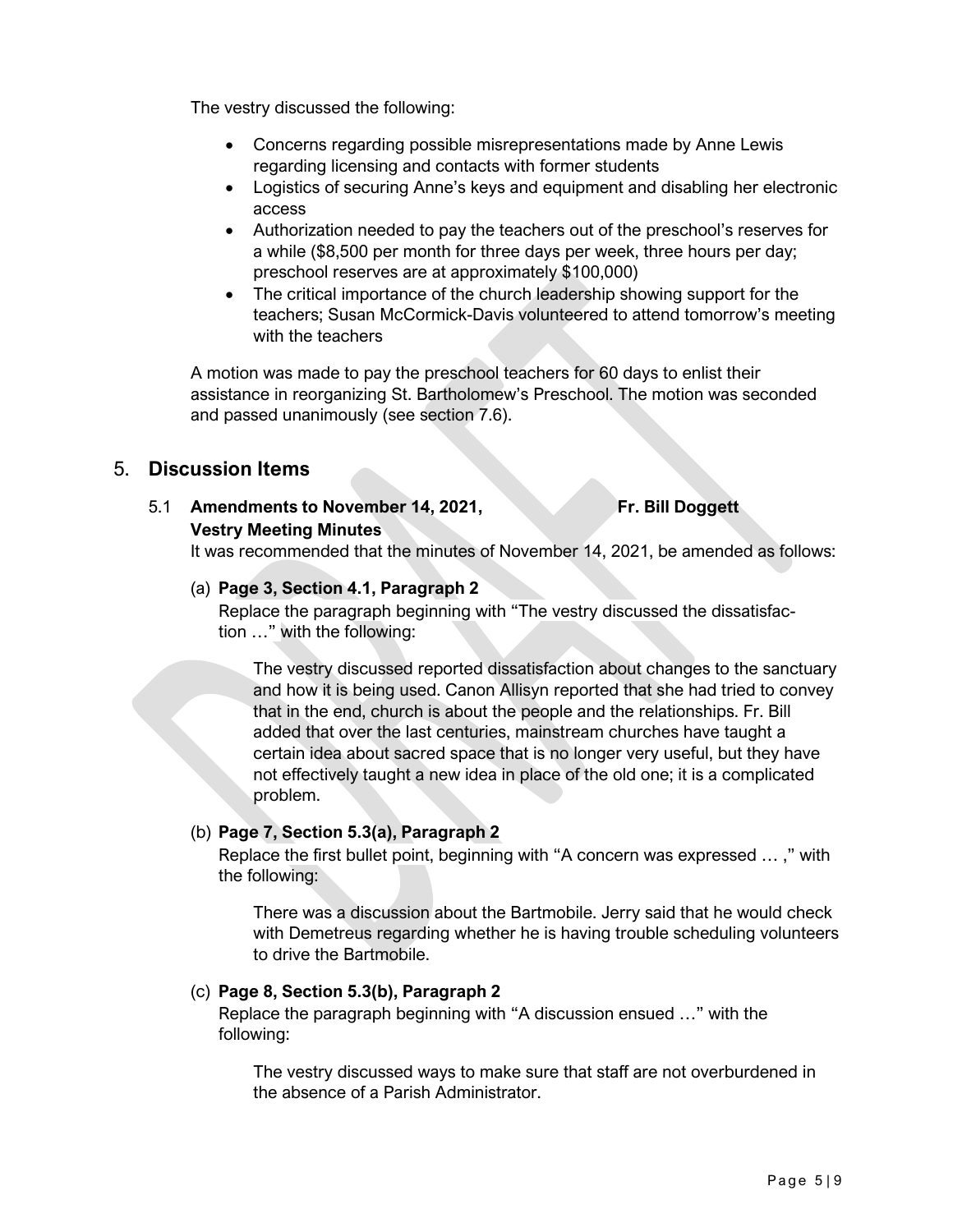A motion was made to amend the November 14, 2021, vestry meeting minutes as stated above. The motion was seconded and passed unanimously (see section 7.7).

### 5.2 **Planning for Annual Meeting Fr. Bill Doggett**

Fr. Bill provided an update on plans for the January 30 annual meeting. The main points were as follows:

- The planned tailgate party to bless the new parking lot has been postponed. A heightened coffee hour will be offered instead.
- There will be a slight break between the end of the worship service and the start of the annual meeting.
- Written reports are being compiled, and links should be ready by tomorrow to post on the website and send via email.
- A few reports (i.e., budget, construction projects) will be presented during the meeting. Fr. Bill's sermon will serve as his report.
- A PowerPoint slide show of the progress of the parking lot project will be shown.
- Fr. Bill will present a few Rector's Awards.

Costa also reported that the vestry candidate statements were sent out on Saturday, and voting will be done via three methods:

- Online via individualized SurveyMonkey link accessible from a smartphone or computer
- Phone (someone in the office will record the votes on paper; votes must be called in by 12 noon)
- Paper ballots

Margie Polishuk, Susan McCormick-Davis, and Mark Davis volunteered to staff the phones.

It is expected that the ballots can be counted and the winners announced via email within an hour after the meeting ends.

The vestry discussed the need to change the bylaws to address how to resolve a tie vote, as there is no feasible way to have a runoff. The current bylaws state that it is up to the rector and vestry to decide election procedures. However, the bylaws should be amended to address such issues more specifically. Fr. Bill stated that he would consult with Polly Getz-Enos regarding the amendments. There will not be time to tally votes on the bylaw amendments before the vestry election, but the amended bylaws will be in effect for next year's election.

#### 5.3 **Rector Call Committee Costa Dillon**

Costa reported that only six people have volunteered to serve on the call committee, and the deadline was today. Fr. Bill said that he can do some recruiting if the vestry can provide names for him to call. All parishioners are eligible except the clergy and wardens.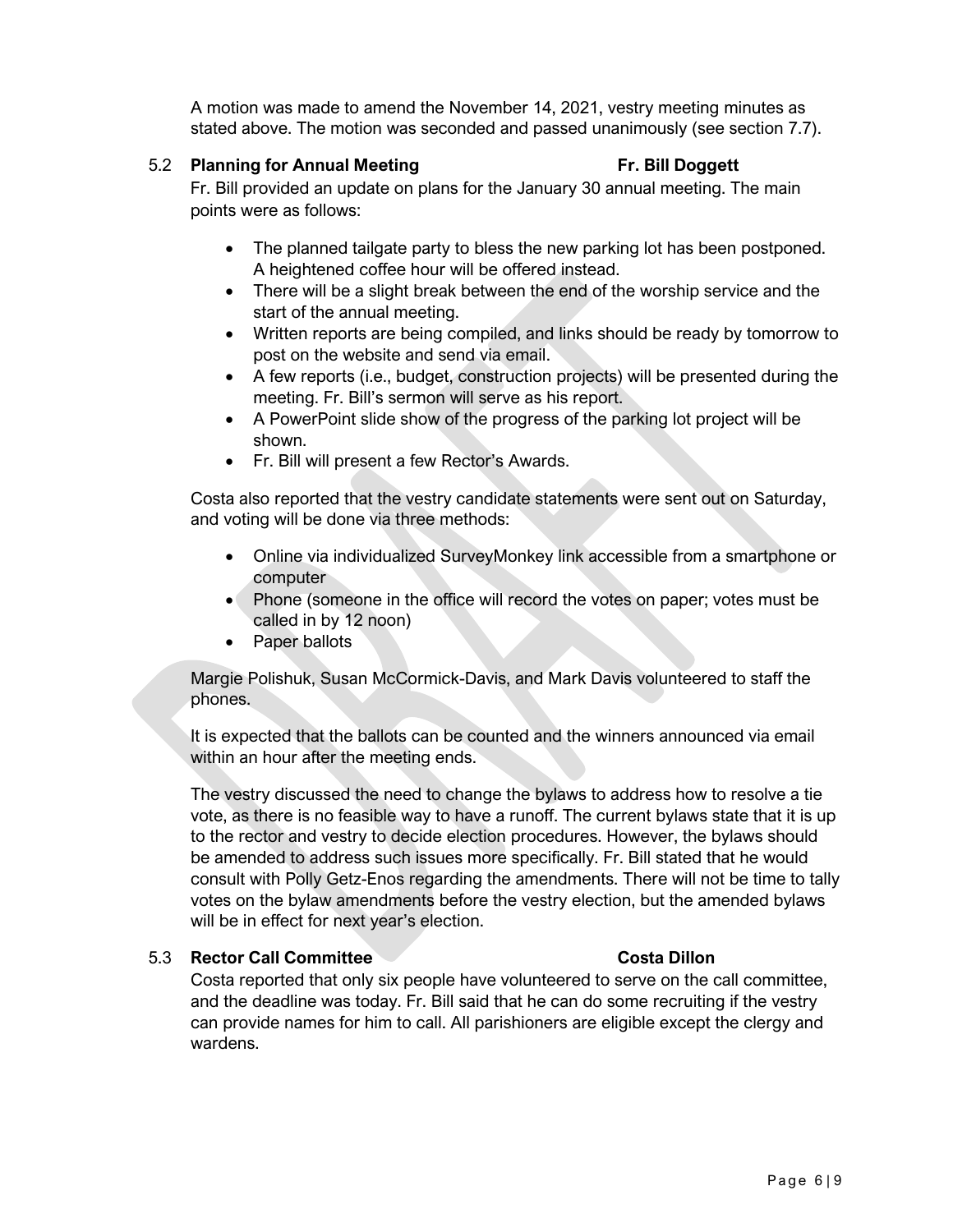### 5.4 **Annual Retreat Agenda Fr. Bill Doggett**

Fr. Bill announced that the retreat will be held at Grace Church in San Marcos. He believes there will be an option to attend via Zoom but needs to sort out the logistics.

The agenda is still being worked on but will likely include the following:

- Search and consensus-building program
- Call committee selection
- Discussion of how to identify ministry leadership (e.g., ushers, greeters)
- New ministry liaison assignments
- Time for vestry to get to know one another

#### 5.5 **Bishop Visitation Costa Dillon**

The bishop's visitation has been confirmed for April 3. Costa noted that the vestry has until March 5 to fill out the questionnaire in preparation for the visit.

#### 5.6 **Ministry Liaison Updates**

#### (a) **Food Ministry Margie Polishuk**

Margie Polishuk reported that she and Jill Henderson have recruited volunteers to serve dinner for Haven House at Interfaith for 30–35 people on the fourth Sunday of every month, starting on February 27.

#### (b) **Online Volunteers Signups Fr. Bill Doggett**

Fr. Bill announced that an online, password-protected method of signing up for volunteer slots for various ministries will be piloted on the website in the next few weeks, possibly with the vergers and lectors.

# 6. **New Business**

### 6.1 **Outgoing Vestry Members and Officers Costa Dillon**

Costa noted that terms are ending for vestry members Jerry Blanton, Larry Burgess, Nancy Peterson, and Will Smith, and clerk Akiko Tamano.

A courtesy motion was made to thank outgoing vestry members and officers for outstanding service to the church and to the vestry. The motion was seconded and passed unanimously (see section 7.8).

# 7. **Action Items**

- 7.1 **MOTION: To approve the 2022 operating budget, which declares \$1,124,023.02 total income, as recommended by the finance committee.** The motion was made, seconded, and passed unanimously. (See section 3.1 for discussion.)
- 7.2 **COURTESY MOTION: To officially thank and commend the finance committee for all their hard work on the budget.**

The motion was made, seconded, and passed unanimously. (See section 3.1 for discussion.)

# Page 7 | 9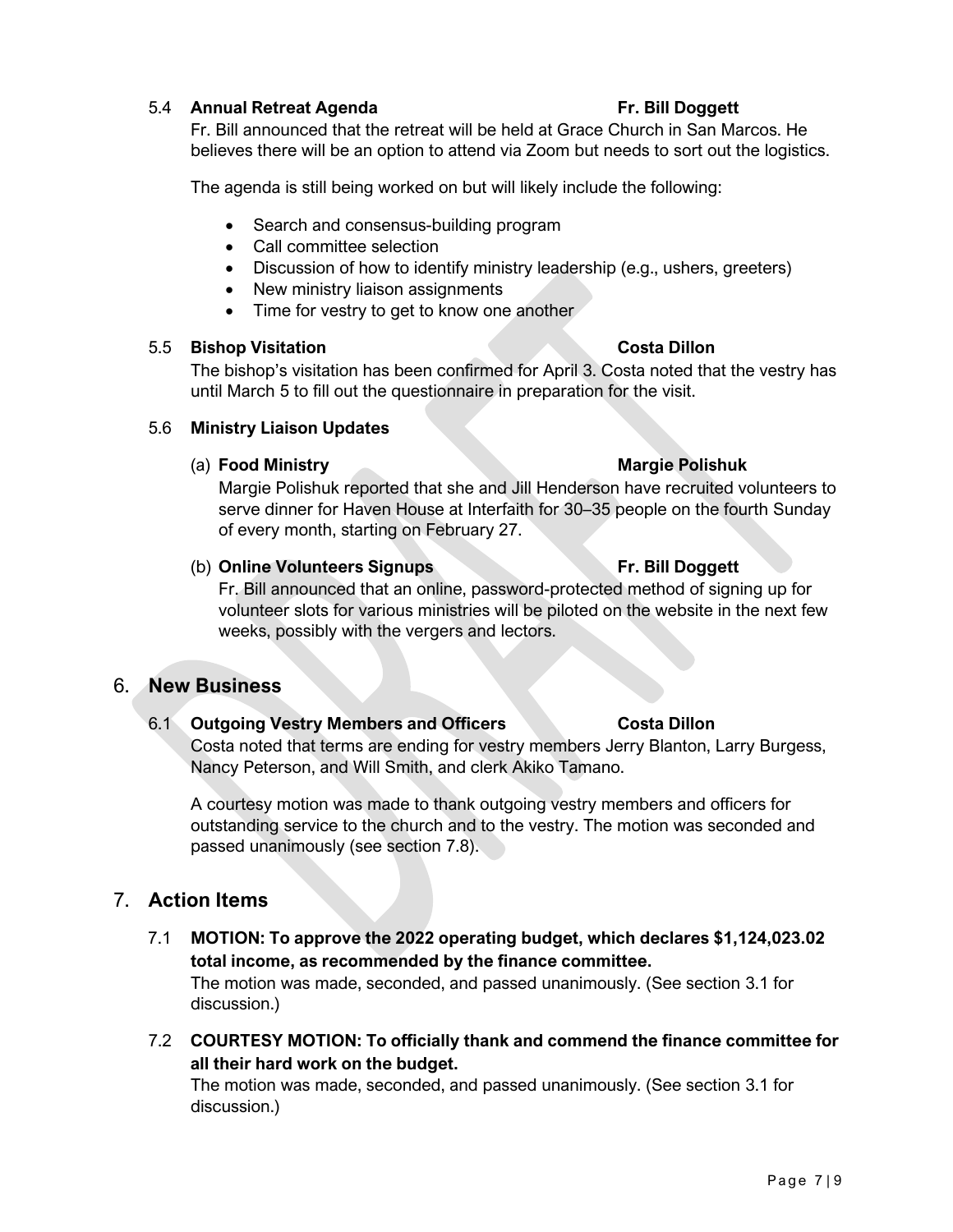- 7.3 **MOTION: To approve the 2021 audit engagement letter for a fee of \$9,900.** The motion was made, seconded, and passed unanimously. (See section 3.3 for discussion.)
- 7.4 **MOTION: To approve the following fund transfers:**
	- **(a) Vestry Controlled Memorial Fund (Fund 4) to Vestry Designated Reserves (Fund 1)**
	- **(b) Music Concert Series Fund (Fund 4) to Operating Fund (Fund 1)**

The motion was made, seconded, and passed unanimously. (See section 3.4 for discussion.)

- 7.5 **MOTION: To approve the investment policy, revision date January 25, 2022.** The motion was made, seconded, and passed unanimously. (See section 3.5 for discussion.)
- 7.6 **MOTION: To pay the preschool teachers for 60 days to enlist their assistance in reorganizing St. Bartholomew's Preschool.**

The motion was made, seconded, and passed unanimously. (See section 4.4 for discussion.)

- 7.7 **MOTION: To amend the November 14, 2021, vestry meeting minutes as follows:**
	- **(a) Page 3, Section 4.1, Paragraph 2**

**Replace the paragraph beginning with "The vestry discussed the dissatisfaction …" with the following:**

**The vestry discussed reported dissatisfaction about changes to the sanctuary and how it is being used. Canon Allisyn reported that she had tried to convey that in the end, church is about the people and the relationships. Fr. Bill added that over the last centuries, mainstream churches have taught a certain idea about sacred space that is no longer very useful, but they have not effectively taught a new idea in place of the old one; it is a complicated problem.**

**(b) Page 7, Section 5.3(a), Paragraph 2**

**Replace the first bullet point, beginning with "A concern was expressed … ," with the following:**

**There was a discussion about the Bartmobile. Jerry said that he would check with Demetreus regarding whether he is having trouble scheduling volunteers to drive the Bartmobile.**

**(c) Page 8, Section 5.3(b), Paragraph 2**

**Replace the paragraph beginning with "A discussion ensued … ," with the following:**

**The vestry discussed ways to make sure that staff are not overburdened in the absence of a Parish Administrator.**